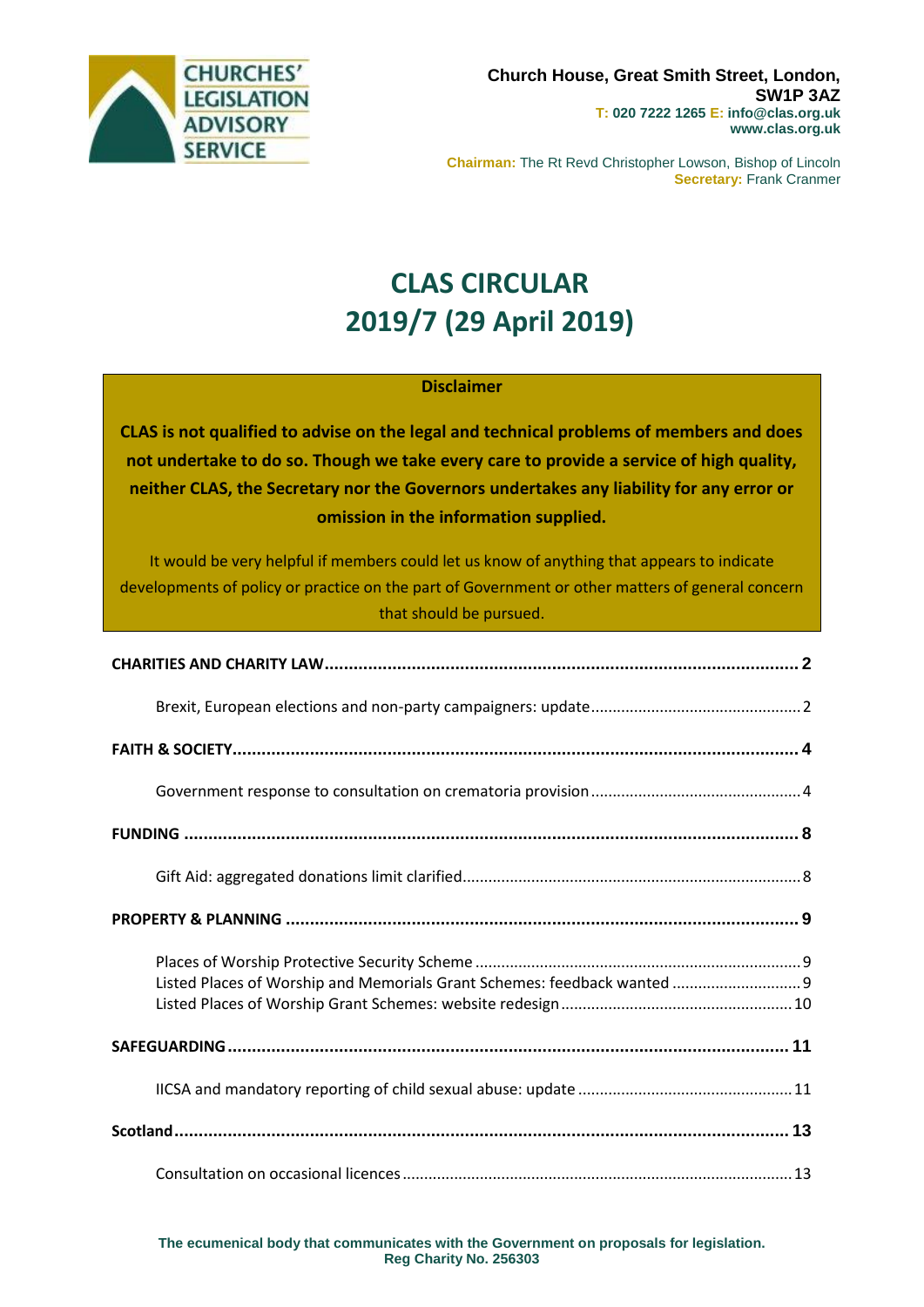# <span id="page-1-0"></span>**CHARITIES AND CHARITY LAW**

#### <span id="page-1-1"></span>**Brexit, European elections and non-party campaigners: update**

**For information and possibly for action**

Further to our last Circular, With regard to the forthcoming European elections on 23 May, the Electoral Commission has issued the following advice to non-party [campaigners](https://www.electoralcommission.org.uk/i-am-a/party-or-campaigner/non-party-campaigners/2019-elections) [emphasis added]:

"We have published our guidance for the European Parliamentary elections [EPEs] scheduled to take place on 23 May 2019. The elections will take place in other EU Member States between Thursday 23 and Sunday 26 May 2019. *The regulated period for political parties and non-party campaigners will extend back to 23 January 2019*.

If you are an individual or organisation that spends money campaigning in the run-up to the EPEs, but do not stand as a political party or as a candidate, then you may need to register as a non-party campaigner.

You must register as non-party campaigner with us if you spend, or plan to spend, more than £20,000 in England or £10,000 in any of Scotland, Wales or Northern Ireland on 'regulated campaign activity' during a regulated period. During the regulated period there are rules about how much non-party campaigners can spend on 'regulated campaign activity'.

*For the 2019 European Parliamentary elections (EPEs), the regulated period began on 23 January 2019, and will end on polling day (i.e. 23 May). The regulated period applies retrospectively*.

If you are unsure whether or not you have spent money on regulated campaign activity, then please refer to the guidance below. You can also get in touch with us if you have questions.

Whilst we process all registration applications as quickly as possible, undertaking our necessary assessment process means that a decision will not be granted immediately. If we have all of the information we need, it usually takes on average about a week to receive a decision. You should ensure that you lodge your application with us in good time for us to undertake this assessment before you spend over the registration threshold.

Links to further guidance on the requirements for registering as an NPC ahead of the EPEs, as well as the spending rules can be found below:

Situations & procedures: European [parliamentary](https://www.electoralcommission.org.uk/__data/assets/pdf_file/0016/252142/European-Parliament-NPC-2019.pdf) election 2019: This part covers: rules for non-party campaigners at the European parliamentary elections 23 May 2019.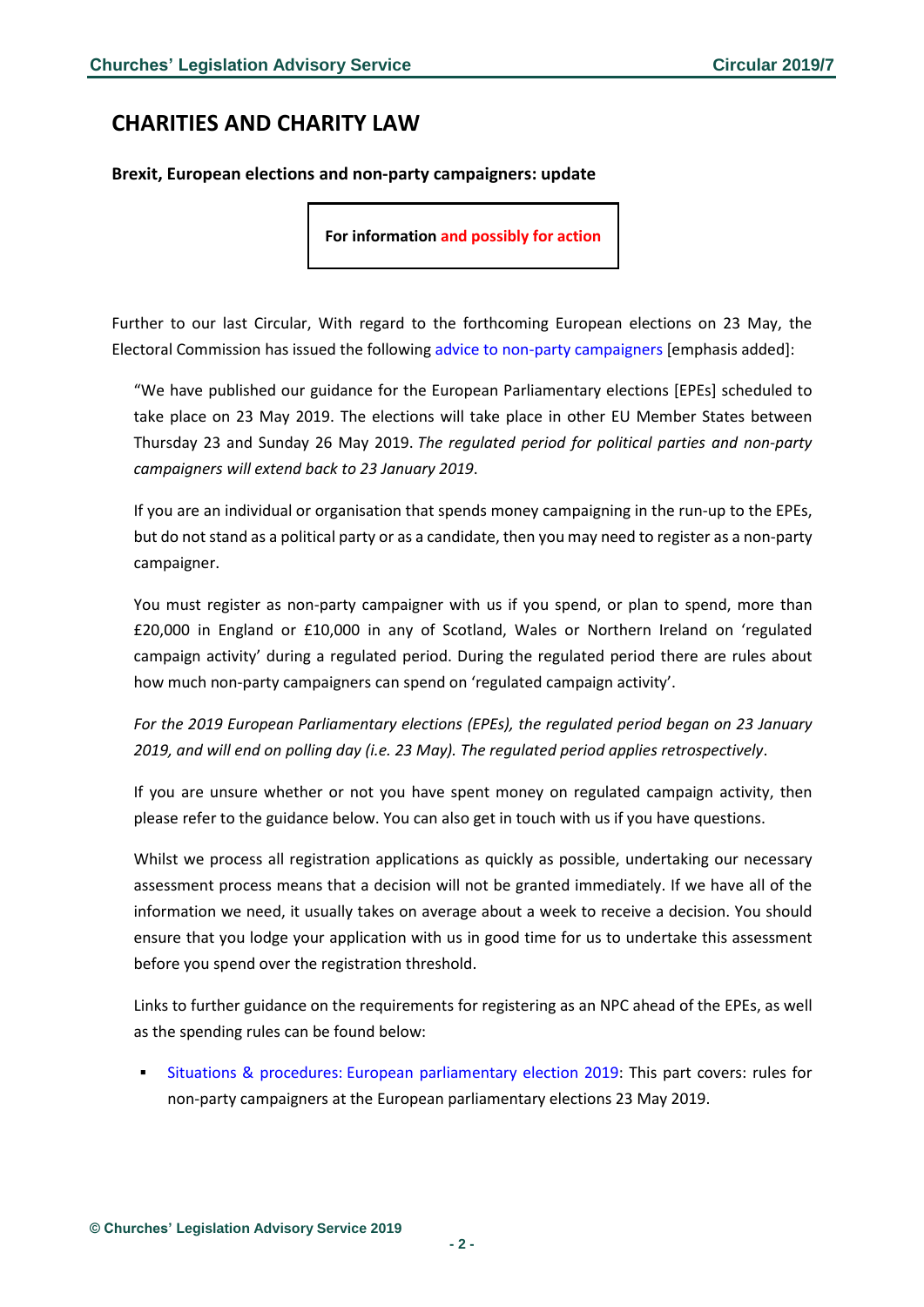**EXECUTE:** Situations & [Procedures:](https://www.electoralcommission.org.uk/__data/assets/pdf_file/0020/252146/Registering-NPC-gen.pdf) Registering with us: This part covers: who can register as a non-party campaigner; when you must register as a non-party campaigner; how to apply to register; what happens after registration."

While the "exit day" legislation does not make it inevitable that the Government will hold EU Parliamentary elections, the retrospective elements of the Political Parties, [Elections](http://www.legislation.gov.uk/ukpga/2000/41/contents) and [Referendums](http://www.legislation.gov.uk/ukpga/2000/41/contents) Act 2000 mean that CLAS members who think that they might be affected should take action **now** on their obligations with regard to their activities *from 23 January 2019*.

And as we noted in our earlier Circular, if the European Parliament elections go ahead in the UK, *any regulated spending which non-party campaigners incur in relation to the EP elections will also count against their regulated spending limits for any domestic General Election called during the next twelve months*.

[Source: Electoral Commission – April, undated]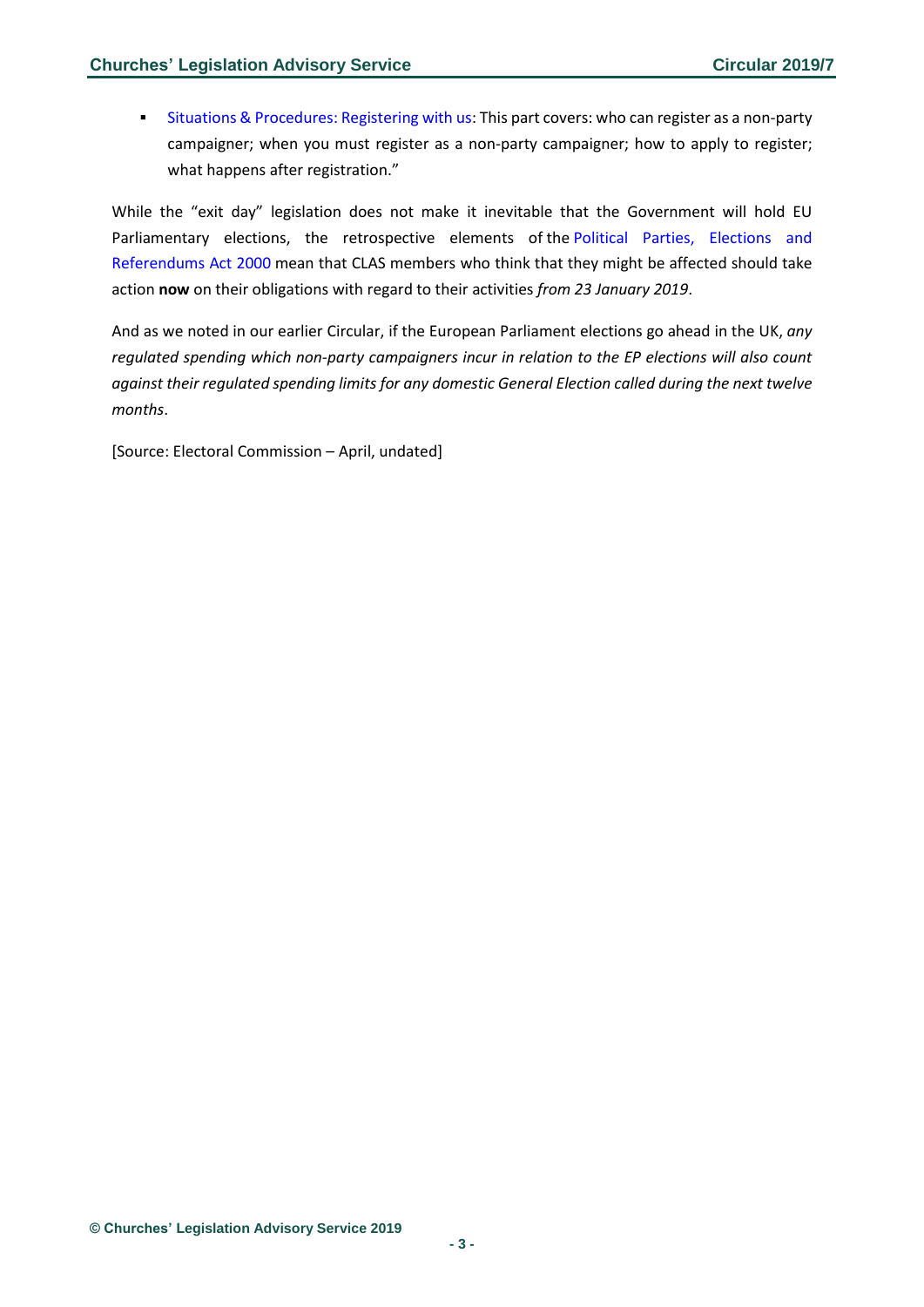# <span id="page-3-0"></span>**FAITH & SOCIETY**

### <span id="page-3-1"></span>**Government response to consultation on crematoria provision**

**For information**

On 8 April, the Ministry of Housing, Communities & Local Government and the Minister for Faith, Lord Bourne of Aberystwyth, announced the Government's [conclusions](https://assets.publishing.service.gov.uk/government/uploads/system/uploads/attachment_data/file/793588/Crematoria_Review_-_government_response.pdf) following the review of crematoria provision and facilities – to which CLAS reponded. Cremations have become increasingly common: in 2017 there were 467,748 – representing just over three-quarters of all deaths – and each crematorium had an average of 1,607 cremations. The review into the size and provision of crematoria facilities was announced in autumn 2015 and a formal [review](https://assets.publishing.service.gov.uk/government/uploads/system/uploads/attachment_data/file/508321/Review_of_Crematoria_Provision_and_Facilities_2016.pdf) was published alongside the 2016 March Budget.

#### **Overview**

The Government's proposals for reform are to revise national guidance on the siting and design of crematoria – subject to further consultation – and to offer support to community groups interested in operating their own crematoria or associated facilities. Lord Bourne has written to local authorities telling them that all reasonable steps should be taken to allow the needs of those with different faiths to be met in public buildings, to encourage providers to be more transparent about their services, and to have appropriate staff training to understand different faith requirements.

The review received 153 responses, of which 110 provided statistical information through the online survey. The majority ofrespondents were from the Hindu communities(particularly in North and West London and Leicester) but there were also representations from other faith and belief groups, and those of no faith. The self-reported religions or beliefs of the respondents were as follows: Hindu 28%, Pagan 11%, Christian 4%, Sikh 3%, Humanist/Secularists 2%, Jain 1%, Jewish 1%, Others 3%, Not specified/Not applicable 46%.

#### **The problems raised by respondents**

The responses highlighted the following issues (in order of priority) which are considered in more detail below:

- the capacity of crematoria to accommodate large groups and problems with car parking for example, the Jain community in London said that there were no chapel halls large enough to accommodate mourners as Jain funerals and "people have to stand outside in all weather";
- difficulties with the design of crematoria (for example, fixed seating or catafalque Pagan respondents had a particular problem with fixed seating which prevented people sitting in a circle – and a lack of facilities to carry out specific rituals, including separate prayer rooms,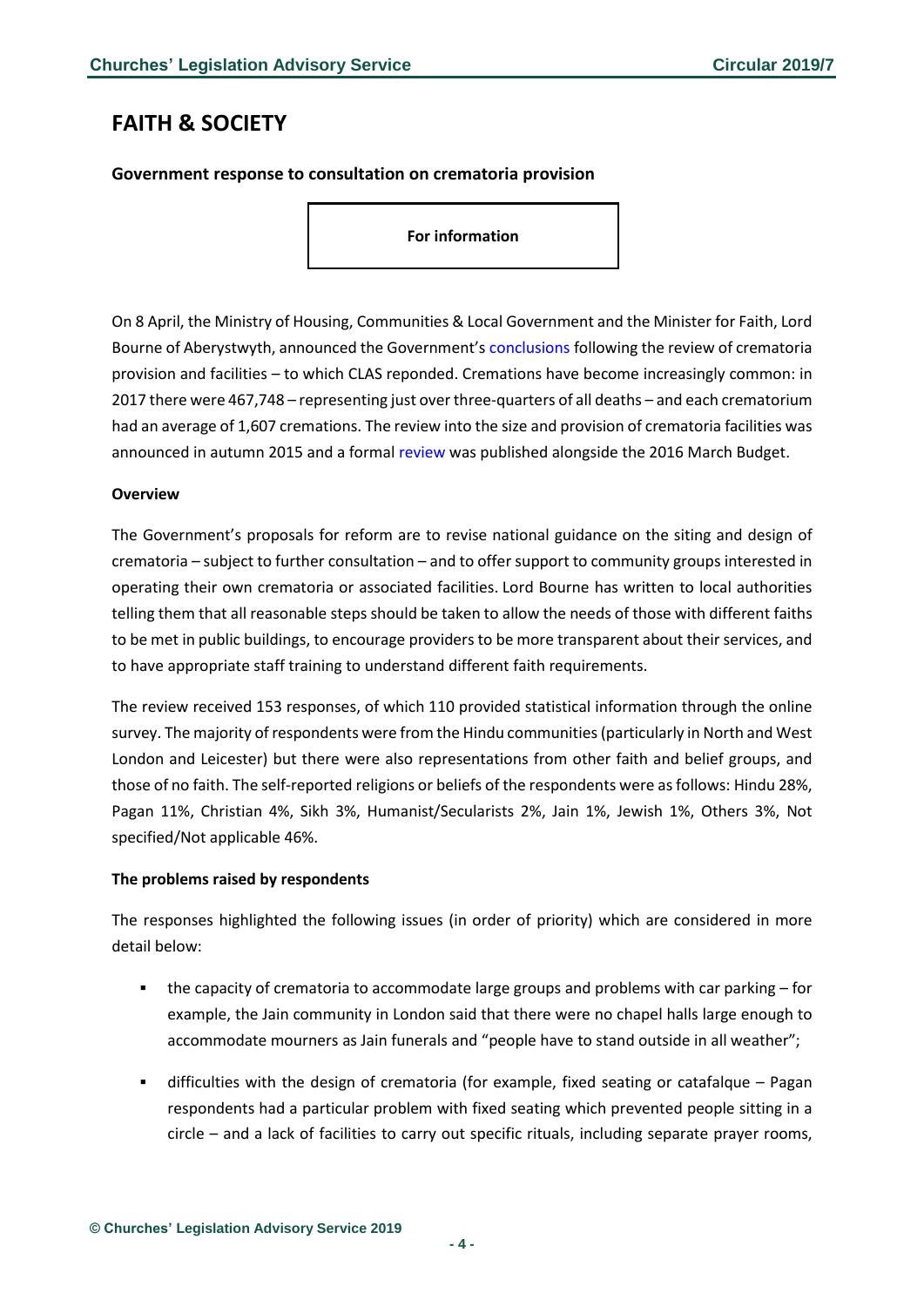washing facilities, a viewing room to witness the committal of the coffin and proximity to running water in which to scatter ashes;

- **•** difficulties with booking slots, slots being too short the "half-hour problem" and/or having to pay higher prices for weekends;
- the need for new crematoria, and/or travelling long distances to use a crematorium in specific localities;
- **•** insensitive or inflexible iconography or other services, such as prayer books or music;
- **■** lack of awareness or insensitivity from some crematoria staff and funeral directors of the needs of the different faith and belief groups.

#### **Existing crematoria and construction of new facilities**

#### *Development of crematoria*

The consultation explored the practicalities of existing and new crematoria and highlighted the issues associated with a building that is capable of accommodating both large numbers of mourners, but also the much smaller numbers which tend to be the norm. The Federation of Burial and Cremation Authorities estimated that to accommodate groups of around 300 mourners would double construction costs, meaning that sites would not be economically viable [44]. At the other end of the scale, one provider argued that it would be uneconomic to build crematoria that handled only around 500 cremations a year, as the construction costs would remain the same and therefore the price of cremation would be forced up [19].

A number of providers noted the challenges in developing new crematoria. In particular, the lack of available or affordable land; a need for sufficiently large sites to make a development economically viable; legislation and guidance which effectively restricts development in Green Belt or other countryside with strict planning controls; and public opposition and/or local authorities seeking to protect existing council-owned facilities [17].

The Ministry recognises that there are challenges in developing crematoria which arise from the size and scale of development that is normally required. It considers that the restrictions in the [1902](http://www.legislation.gov.uk/ukpga/Edw7/2/8/contents) [Cremation](http://www.legislation.gov.uk/ukpga/Edw7/2/8/contents) Act remain appropriate to protect neighbouring dwellings and the sanctity of memorial grounds. These prevent a crematorium from being located within 200 yards of any dwelling house (except with the consent of the owner) and 50 yards from a public highway. However, it recognizes that additional restrictions are contained in the Department of the Environment's 1978 guidance, *[The](https://www.cremation.org.uk/content/files/Siting%20%20and%20Planning%281%29.pdf) Siting and Planning of [Crematoria](https://www.cremation.org.uk/content/files/Siting%20%20and%20Planning%281%29.pdf)* "or equivalent industry guidance", which recommend sites with sufficient land of at least two to four hectares and in a quiet location to allow peace and tranquillity. MCHLG will therefore consult on revised guidance which could allow smaller sites to be developed, particularly if there is not an accompanying burial ground or need for space to scatter ashes. Developers will, however, still need to be sure of the economic viability of a site [23].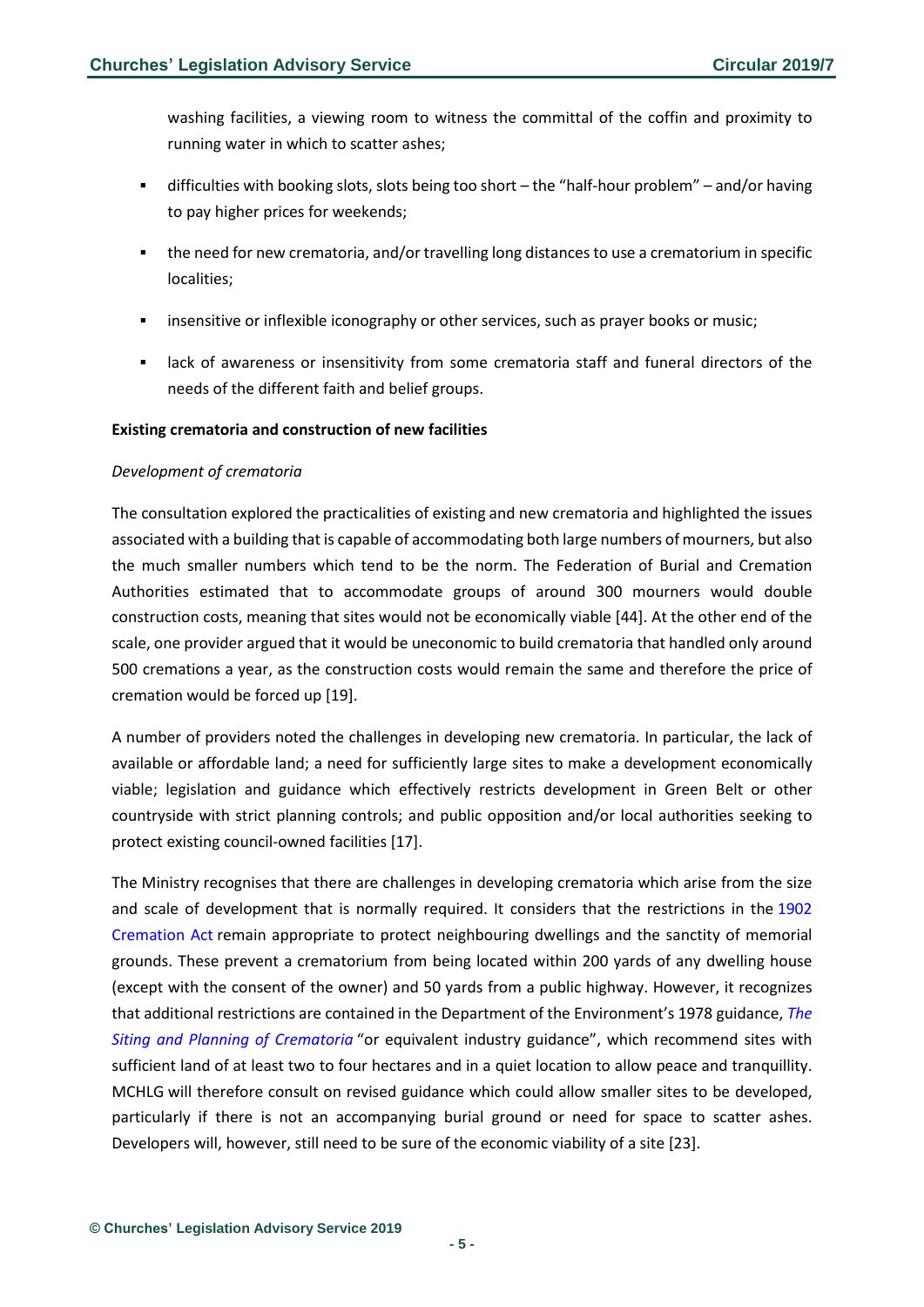However, the Government has no plans to reduce the protections in national planning policy for the Green Belt, which ask local planning authorities to regard a new crematorium as an inappropriate development on Green Belt land needing very special circumstances to justify planning permission. Other protections will continue to apply in other countryside and designated land such as National Parks [24]. Furthermore, the Government continues to believe that local authorities are best placed to consider the need for new crematoria in their area and to consider the facts and circumstances of individual applications. It will bring this response to the attention of local authorities in areas where respondents felt a new crematorium is needed [25].

#### *Existing crematoria*

The crematoria providers indicated that the existing chapels were normally built to accommodate up to 100 mourners, and there was a clear problem in accommodating large groups. This impacts particularly on the Hindu, Sikh and Jain faiths, but can also affect the funerals of young people or where the person died in tragic circumstances or was well-known in the community [41]. However, the majority of cremation services do not exceed 100 people and in most cases the size of the chapel or funeral hall is adequate; Leicester City Council pointed out that most of the services are attended by fewer than 30 people and that larger chapels may make small gatherings feel uncomfortable [44].

In addition to the size of chapels, respondents highlighted increasingly longer service times and the requirements of some faiths for mourners to wash and view the charging of the coffin into the cremator; these factors reduce service availability and are likely to have a significant impact upon the other users of the facilities [48]. While appreciating that needs will vary across the country and that in some areas demand will be low, MCHLG did not accept the argument that specific facilities are unjustified if used only several times a year. "Crematoria, like other public buildings, should be able to be utilised by all members of the community". It also reminded local authorities of their duties under the [Equality](https://www.legislation.gov.uk/ukpga/2010/15/contents) Act 2010 to avoid discrimination, and more broadly, encouraged all crematoria to work closely with their local communities in ensuring that their facilities meet specific needs [72].

#### **Iconography in crematoria**

A number of respondents highlighted that the particular problem that iconography – and other materials such as prayer books or music – were not provided to meet the needs of their own faith or belief. Many commented that crematorium design was still overwhelmingly Christian in ethos: for example, seating in pews [78]. Equally, however, a number of respondents raised concerns about the removal of Christian iconography [79]. The Government's response suggests that is it "important to note that England has an established Church, and the status of the Church of England is protected in law" [79] – which is absolutely correct but ignores the point that the Church of England does not own or operate crematoria: that is what local authorities do.

The Mission and Public Affairs Council of the Archbishops' Council told the review that it was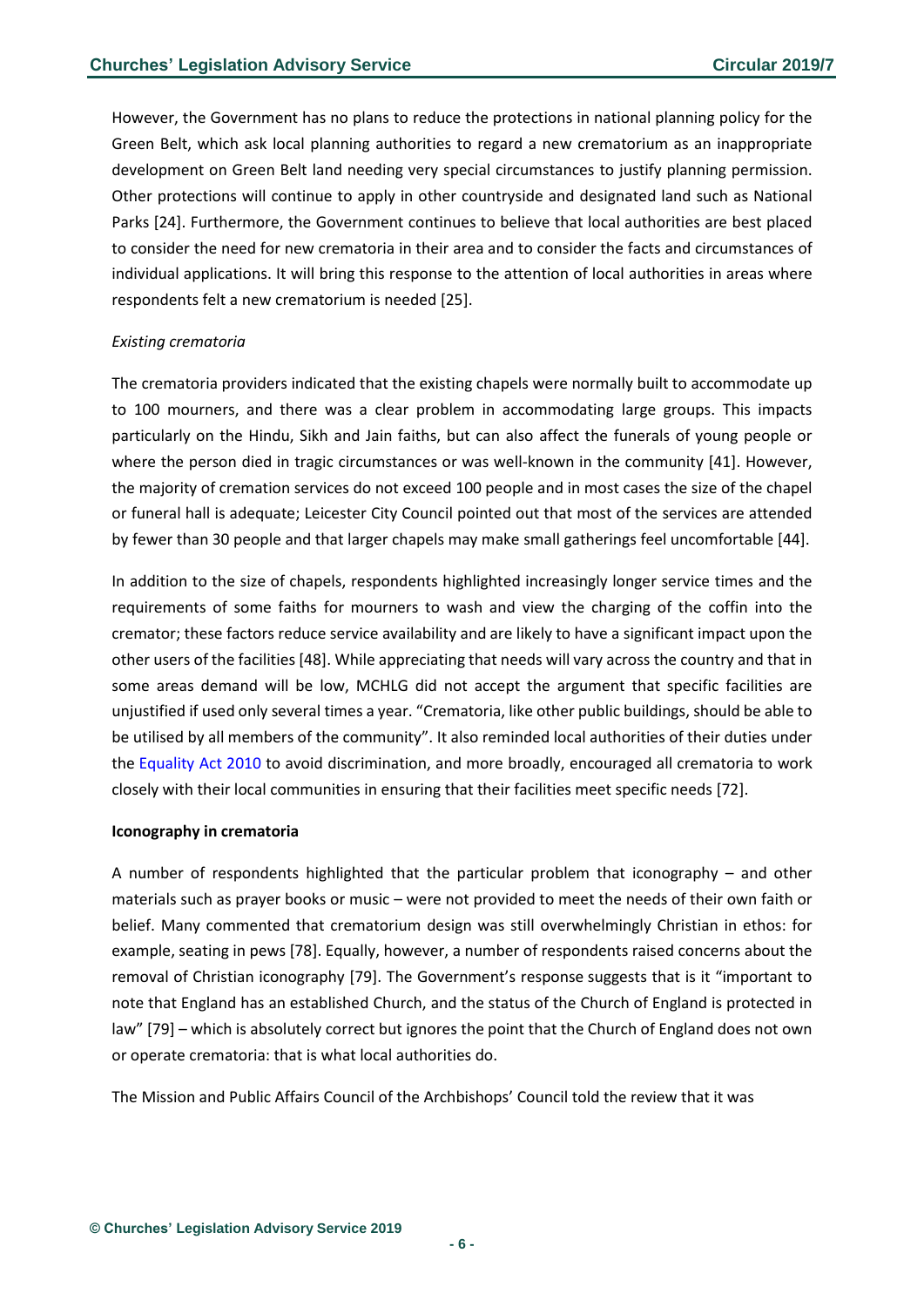"common for Christian celebrants to arrive and find no Christian iconography in place at all, since it will only be provided in response to a specific request. That … suggests, reasonably, that the usual iconography – a Cross etc – should routinely be in place for Church of England funerals" [79].

The majority of crematorium providers said that they provided removable iconography to meet the needs of faith or community groups [80], while the National Secular Society argued that civic crematoria were religiously neutral spaces by default and that they "should provide a range of religious iconography and inform users in advance that these are available upon prior request" [83]. 90 per cent of providers who answered the question said that they provided removable iconography [84], while many of them offered local faith groups the opportunity to provide their own iconography [86]. The review concludes that:

"Crematoria should ensure that their facilities are suitable to meet the needs of all members of the community, including those from all faiths and none. As part of this, we encourage the provision of interchangeable iconography, and will consult on revised guidance that supports this" [88].

#### **Staff training and cultural/religious sensitivity**

One-third of respondents said that they had experienced problems with staff awareness [104]. A Pagan respondent said that there was no awareness of Paganism at all and that there was an "incorrect association with Satanism" [105]. 37 out of 48 providers said that they offered staff training on cultural awareness [107], while only one said that it had had any complaint about the cultural awareness of staff [108].

MCHLG's conclusion on the issue is as follows:

"111. We appreciate that some of the reported concerns may relate to different interpretations of faith and belief practices and that there can be a lack of consensus on such matters, even within a single faith. Nonetheless, crematoria providers should clearly be able to demonstrate sufficient understanding of faith and other community groups' requirements to be able to provide an appropriate service. Some of the examples of training or guidance that were referred to appeared to focus more on equality and diversity rather than be comprehensive guidance for all crematoria staff on faith and belief practices.

112. We have discussed the importance of staff training and engagement with providers and representative bodies, and will consider further working with members of the National Cremation Working Group which the Ministry of Justice has set up to provide expert input into infant cremation legislation and practice. As highlighted previously, we also encourage all crematoria to work closely with their local communities to ensure their facilities meet specific local traditions and to be transparent about the services they offer so that the families of the bereaved can make informed choices. We also support any efforts by the industry to improve the diversity of staff which may help to improve awareness and engagement with particular communities."

[Source: MCHLG – 8 April]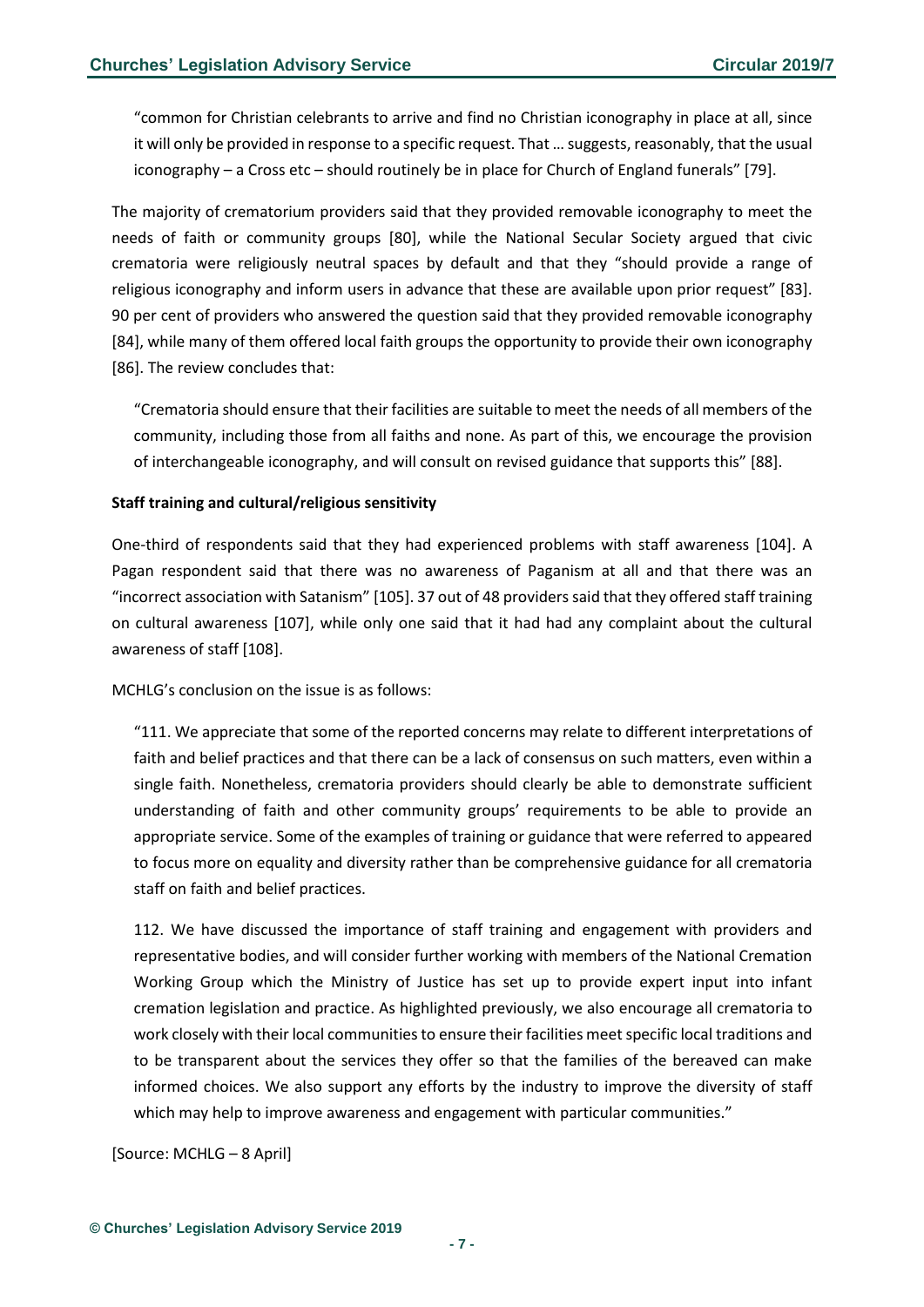# <span id="page-7-0"></span>**FUNDING**

### <span id="page-7-1"></span>**Gift Aid: aggregated donations limit clarified**

**For information**

Charities Online gives charities the option to add together small donations up to a total of £1,000 per entry. This means that you do not have to provide details for individual donations (although you can do if you prefer). The limit for donations is £20, but in early April 2019 the HMRC website indicated that this had been increased to £30. **That was an error by HMRC, which has now reversed the change** – so it's back to a £20 limit.

### **Aggregating donations: how it works**

You can aggregate donations of £20 or less from different donors and show them as a single entry on the spreadsheet. The total donation on one line cannot be higher than £1,000 and the total cannot include donations associated with admissions to charity visitor attractions.

To claim Gift Aid on aggregated donations, do not enter the name and address of individual donors as this will slow down your repayment claim. Instead you must enter:

- a simple description like 'Thursday club donors' in the 'aggregated donations' box (maximum of 35 characters);
- the date of the last donation; and
- the total amount raised.

Only add together donations that were made within the same accounting period. Your accounting period ends on the date to which you prepare accounts unless your organisation was set up by a trust deed or will or was established outside the UK. In those cases, your accounting period runs to 5 April.

For the avoidance of doubt, **we should emphasise that the aggregated donations limit relates to processing Gift Aid claims and is entirely separate from the Gift Aid Small Donations Scheme (GASDS).** *The recent increase in the eligible donation value under the GASDS from £20 to £30 has not changed.*

[Source: HMRC – 17 April]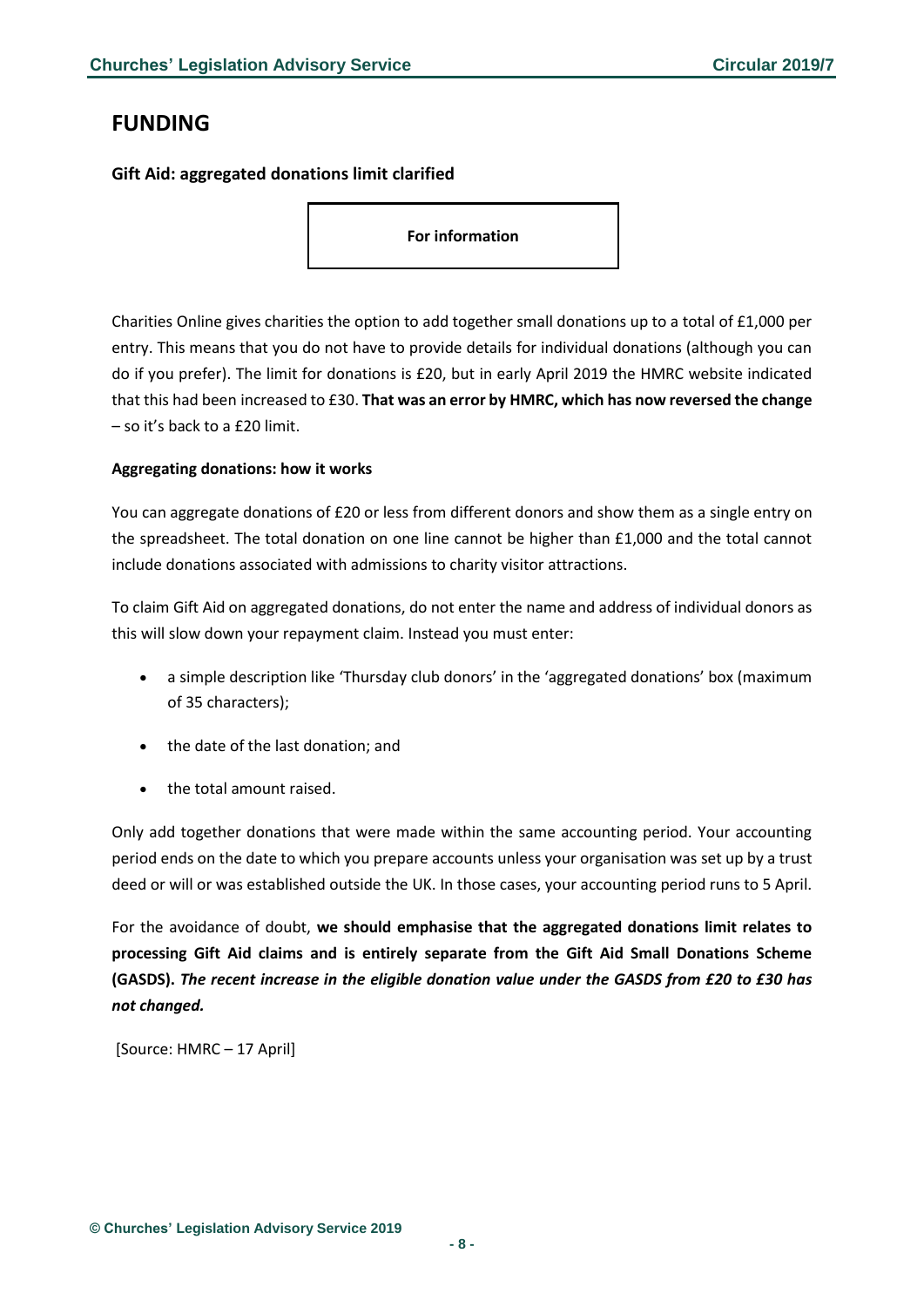# <span id="page-8-0"></span>**PROPERTY & PLANNING**

<span id="page-8-1"></span>**Places of Worship Protective Security Scheme**

**For information and possibly for action**

The Places of Worship Protective Security Scheme is part of the [Government](https://www.gov.uk/government/publications/hate-crime-action-plan-2016) Hate Crime Action Plan. To meet the criteria for consideration for funding, your application will need to demonstrate that your place of worship is vulnerable to hate crime or has been subjected to an attack within the last two years which was motivated by hostility or prejudice based on religion or belief. The Scheme covers places of worship in England and Wales *only*; faith schools, educational institutions, community centres and NHS establishments (including chapels and prayer rooms) are not eligible to apply. Further, if a vicarage, manse, community or church hall is attached to the worship building, *only the building used for worship is eligible for funding*. (There is a separate scheme for the Jewish community administered by the [Community](http://cst.org.uk/) Security Trust.)

If you think that your church meets the criteria, you can register you interest in the latest [round](https://www.gov.uk/government/news/places-of-worship-scheme-open-for-expressions-of-interest-ahead-of-religious-holidays) of funding by e-mailing [securityfundingced@homeoffice.gov.uk](mailto:securityfundingced@homeoffice.gov.uk) . Applications can be submitted from **July 2019**.

[Source: CLAS – 26 April]

### <span id="page-8-2"></span>**Listed Places of Worship and Memorials Grant Schemes: feedback wanted**

**For information**

The next meeting of the LPWGS Stakeholders is taking place on **24 May 2019**: the Historic Religious Buildings Alliance and the Church of England's Cathedral and Church Buildings Division will be meeting DCMS and HM Treasury to discuss the running and implementation of the Scheme.

The key issue will be contributing to the case being made by DCMS, as part of its Spending Review proposals, in relation to the continuation of the LPWGS (and the Memorials Grant Scheme) beyond March 2020. Departments will be expected to submit their spending proposals by June/July 2019: there then follows a few months of negotiation between Departments and HMT before the Spending Review is announced in Autumn 2019.

There is always a lot of uncertainty around this – and the uncertainy has been increased by Brexit. Becky Payne of the HRBA is anxious to have any feedback you might be able to give on the LWPGS: its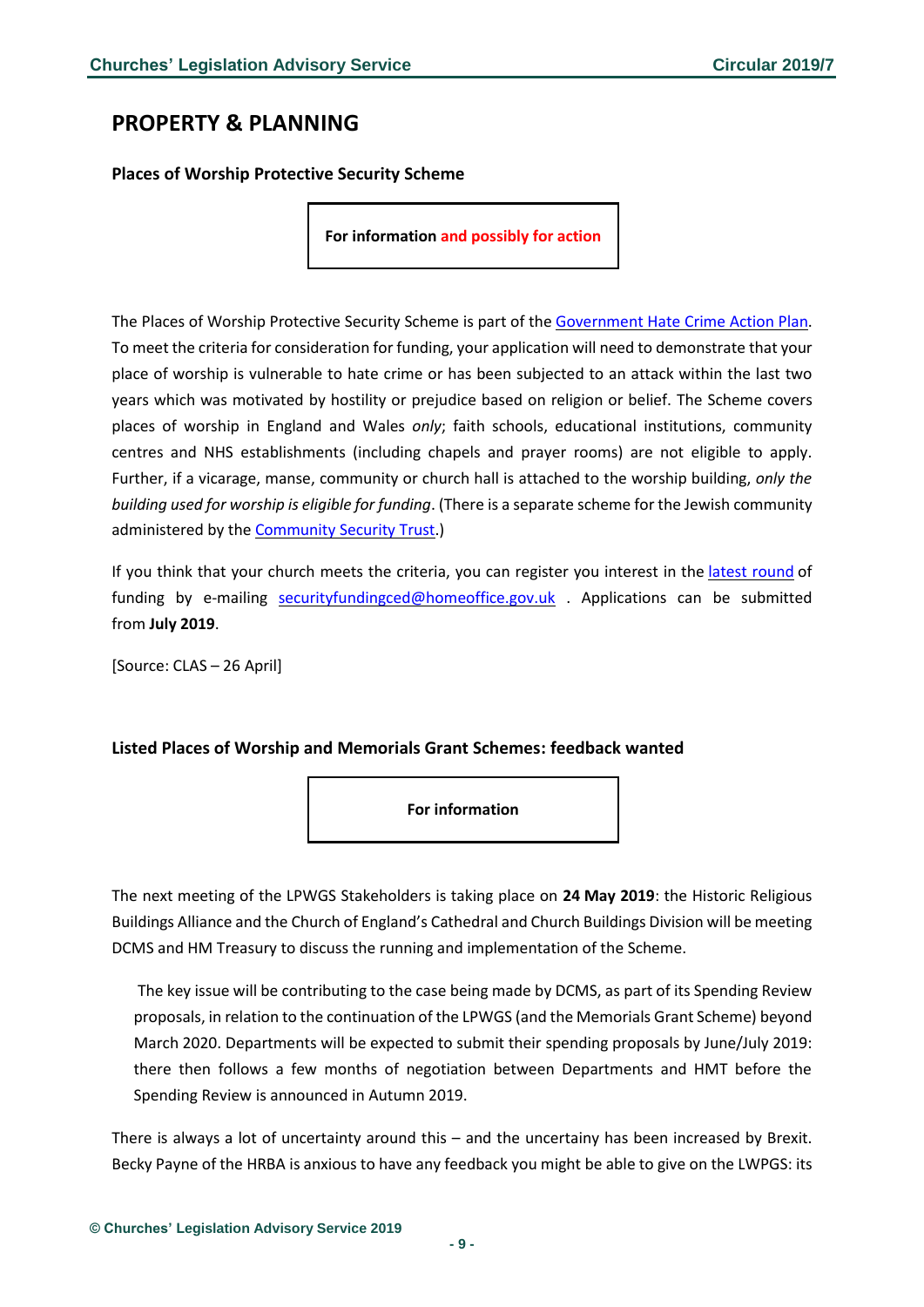administration, any particular issues you may have experienced and any improvements you might want to suggest. She would need feedback by **Wednesday 15 May** at the latest.

[Source: HRBA – 18 April]

#### <span id="page-9-0"></span>**Listed Places of Worship Grant Schemes: website redesign**



DCMS is currently working with Topmark to try and make the current Listed Places of Worship Grant Scheme website easier to use and compliant with wider gov.uk standards. DCMS and Topmark are seeking up to five places of worship *that have recently used the LPWGS* to take part in interviews lasting approximately 45 minutes that will focus on users' experience of the scheme and suggestions on how the website could be improved for current and future applicants. The interviews will be conducted remotely and can be arranged for any time to suit the interviewee's schedule.

DCMS says that it greatly values the input of those who have previously used the scheme and that the exercise will offer a chance to help shape the experience of future applicants:

"Whilst participation in the interview process is not remunerated, you would have the option of playing a further part in the design process and your feedback would be instrumental in taking the redesign forward."

Anyone interested should contact [dexter.berridge@culture.gov.uk,](mailto:dexter.berridge@culture.gov.uk) or ring 0207 211 6042.

[Source: HRBA – 17 April]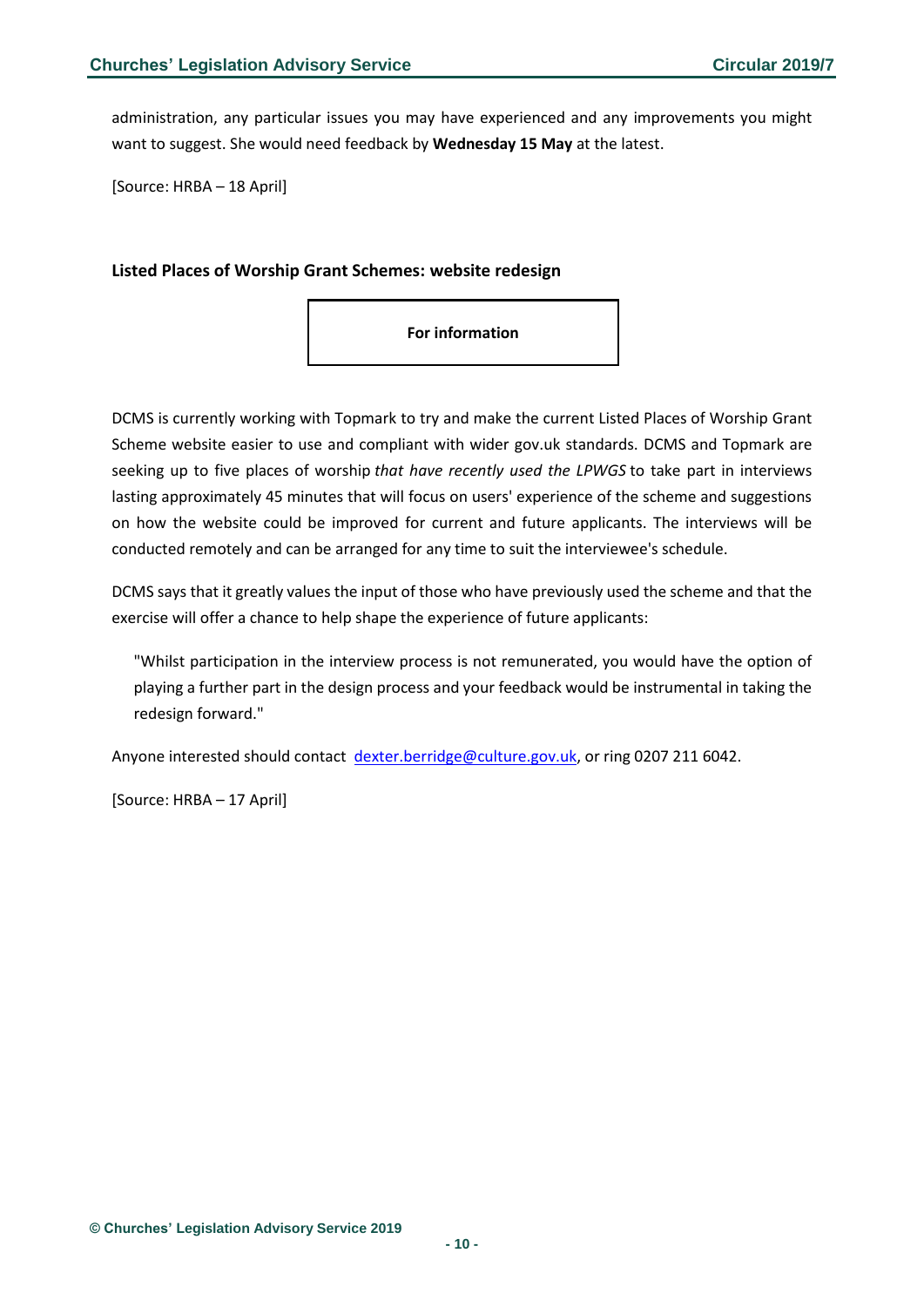# <span id="page-10-0"></span>**SAFEGUARDING**

<span id="page-10-1"></span>**IICSA and mandatory reporting of child sexual abuse: update**

**For information**

Bates Wells Braithwaite reports that the Independent Inquiry into Child Sexual Abuse (IICSA) is actively considering the question of introducing mandatory reporting of child sexual abuse in England and Wales. The Inquiry consulted with the Victims and Survivors Forum, a self-nominating group of victims and survivors of child sexual abuse, and has now published a summary of responses: *[Mandatory](https://www.iicsa.org.uk/key-documents/10597/view/mandatory-reporting-child-sexual-abuse-a-survey-victims-survivors-forum.pdf)  [reporting of child sexual abuse: A survey of the Victims and Survivors Forum](https://www.iicsa.org.uk/key-documents/10597/view/mandatory-reporting-child-sexual-abuse-a-survey-victims-survivors-forum.pdf)*, in which the great majority of respondents from the Forum (88.6%) were in favour of introducing mandatory reporting.

Responses were largely informed by respondents' own experiences of abuse. Some suggested that a mandatory reporting law at the time when they suffered abuse could have led to something being done to stop the abuse or to the offender being brought to justice [14]. Conversely, others suggested that the existence of a mandatory reporting law would have discouraged them from disclosing the abuse they had suffered:

"I would not have spoken out in therapy about my parents sexually abusing me if I knew the professional would have no choice but to report to the police. My concern is that mandatory reporting may put off victims from coming forward as they lose all control" [15].

The summary of responses includes the statement that "The responses the Inquiry received will be taken into account as part of the Chair and Panel's consideration of mandatory reporting" [12].

IICSA held a seminar on mandatory reporting in September 2018, looking at existing obligations to report child sexual abuse in England and Wales the experiences of other countries that have mandatory reporting legislation. It will hold a second seminar on 29 and 30 April to consider the arguments for and against mandatory reporting laws and the practical considerations involved in introducing a mandatory reporting regime.

Evidence thus far suggests that the Government is very unenthusiastic about mandatory reporting. On 10 September, Baroness Walmsley (LD) asked an oral question in the Lords about how the Government plans to respond to IICSA's report on safeguarding failures at Downside and Ampleforth schools, published in August 2018. In reply, the Parliamentary Under-Secretary of State, Department for Education, Lord Agnew of Oulton, said this on mandatory reporting:

"I know that there are calls for mandatory reporting and the noble Baroness, Lady Walmsley, who asked the Question, is a keen advocate of it. All noble Lords will be aware that we have consulted on this matter. We had 760 responses from social workers, police officers and other connected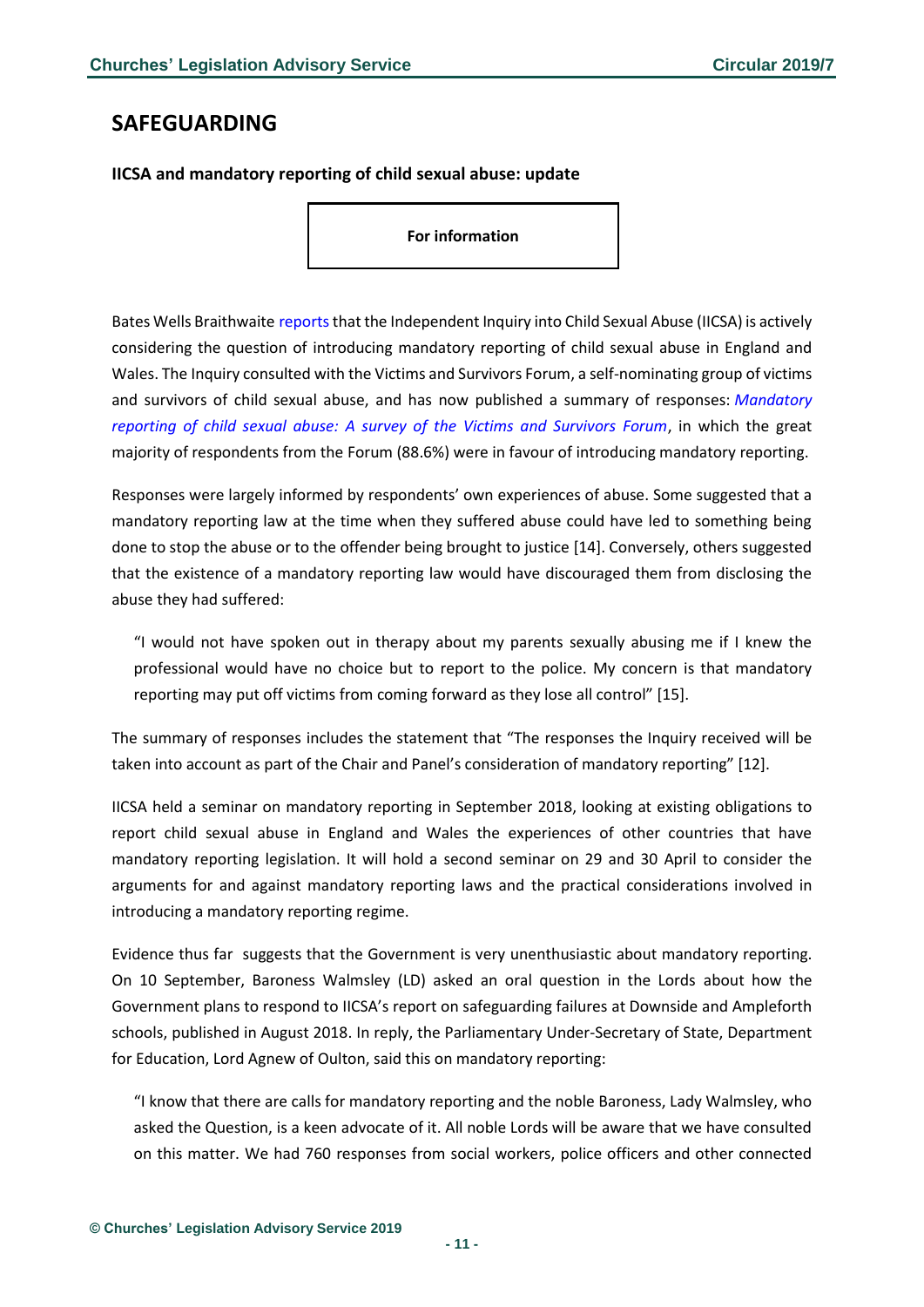parties. Some 70 per cent of them felt that mandatory reporting would have an adverse impact; 85 per cent said that it would not, in itself, lead to the appropriate action being taken."

We'll see what IICSA concludes - but a move to mandatory reporting would obviously have consequences for some CLAS members, if not for all of them.

[Source: IICSA – April 2019]